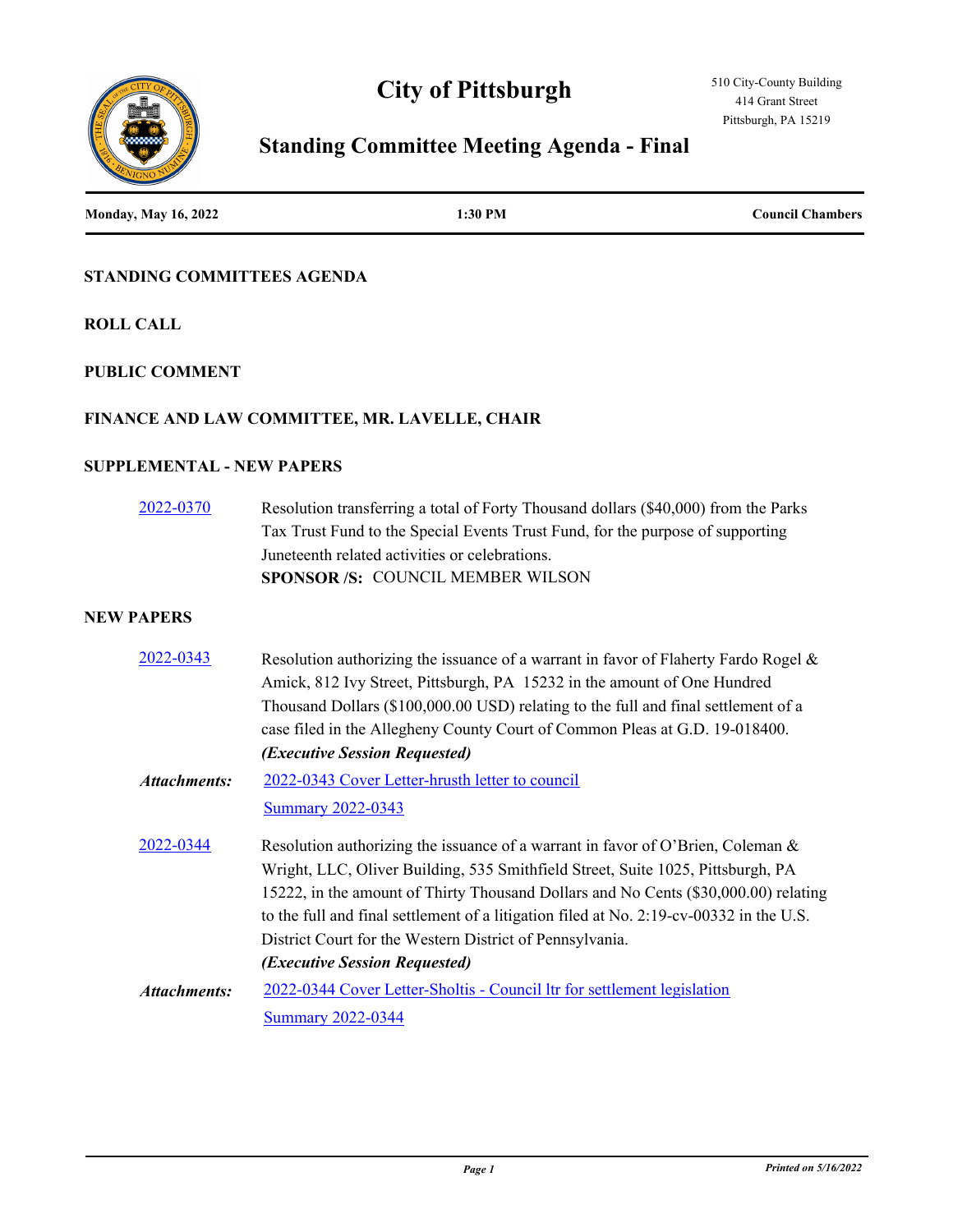| <b>Standing Committee</b> | <b>Standing Committee Meeting</b><br>Agenda - Final                                                                                                                                                                                                                                                                                                           | May 16, 2022 |
|---------------------------|---------------------------------------------------------------------------------------------------------------------------------------------------------------------------------------------------------------------------------------------------------------------------------------------------------------------------------------------------------------|--------------|
| 2022-0345                 | Resolution authorizing the Mayor and the City Clerk, on behalf of the City of<br>Pittsburgh, to enter into a professional services agreement with Max Goplerud to<br>conduct a statistical analysis of current voting patterns in the City at a cost not to<br>exceed Seven Thousand Seven Hundred Dollars (\$7,700).<br><i>(Executive Session Requested)</i> |              |
| Attachments:              | <b>SPONSOR/S: COUNCIL MEMBER LAVELLE</b><br>2022-0345 WCP Request Form 2020                                                                                                                                                                                                                                                                                   |              |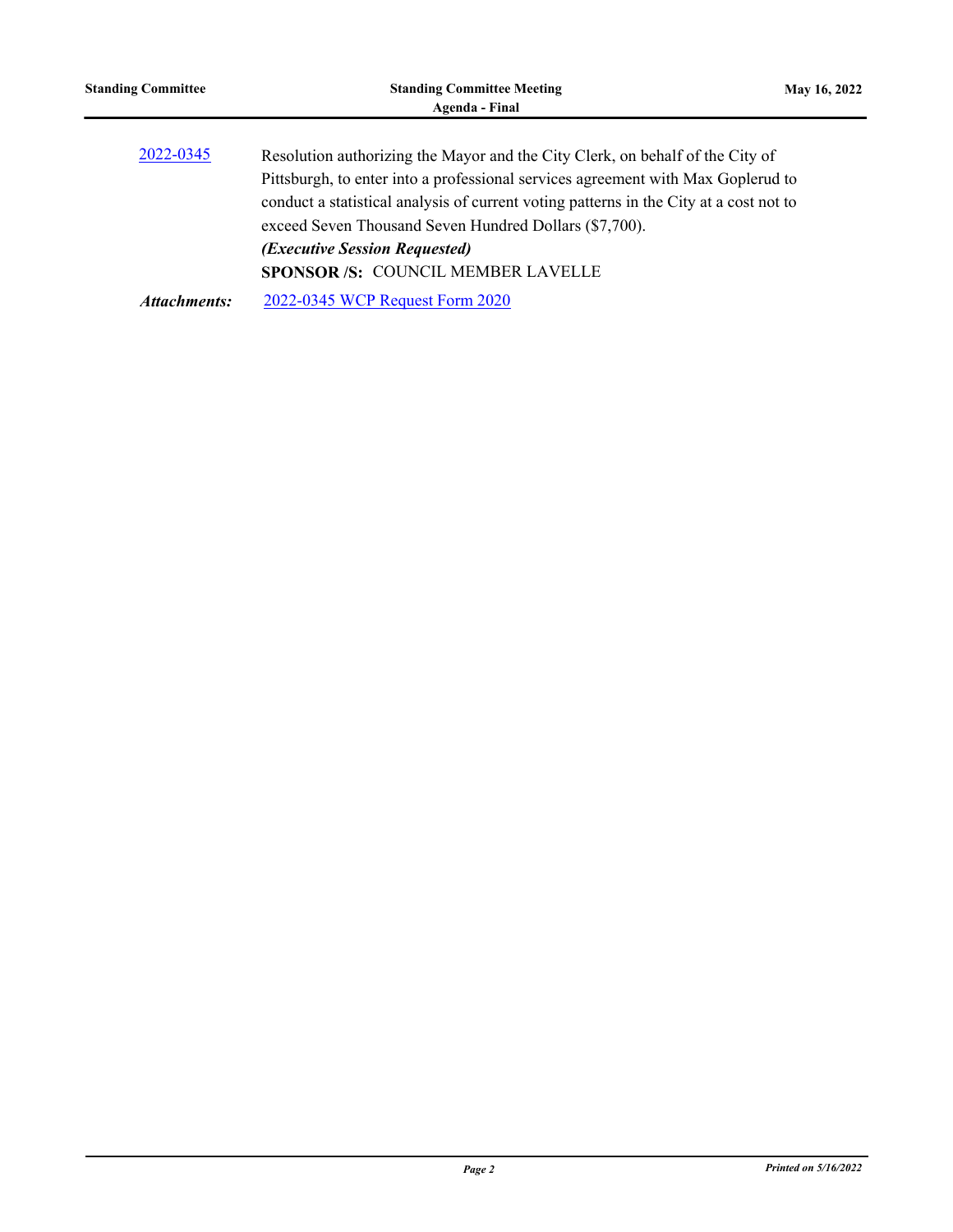#### **INVOICES**

#### **INVOICES FOR COUNCIL APPROVAL**

**The following departmental invoices not covered under a contract with the City shall be paid by the City Controller after the invoices have been approved by City Council at the May 16th Standing Committees meeting. A completed standard form detailing the expenditures is attached to all of the below listed invoices. No payments will be made to any of the below listed vendors prior the approval of City Council.**

**CITY COUNCIL**

**Friedson, Daniel – reimb/PA Annual Attorney Registration 275.00**

**Murray, James – reimb/food for event (Dist. 7) 93.90**

**Stadelman, Sally – reimb/Trello subscription (Dist. 1) 513.56**

**Trott, Ethan – reimb/snacks for event (Dist. 7) 38.95**

**OMB**

**NACTO – National Association of City Transportation Officials membership 25,000.00**

**Southwestern Pennsylvania Corp – membership renewal, 2022 38,579.50**

**Questica Inc – JDE integration assistance 281.75**

**INNOVATION & PERFORMANCE**

**Lamination Depot – laminating film for print shop 106.17**

**CONTROLLER**

**Mary Ann Bond – reimbursement for keys cut 75.00**

**FINANCE**

**K-7 Parking Company – parking lease for Land Care Coordinator 157.00**

**LAW**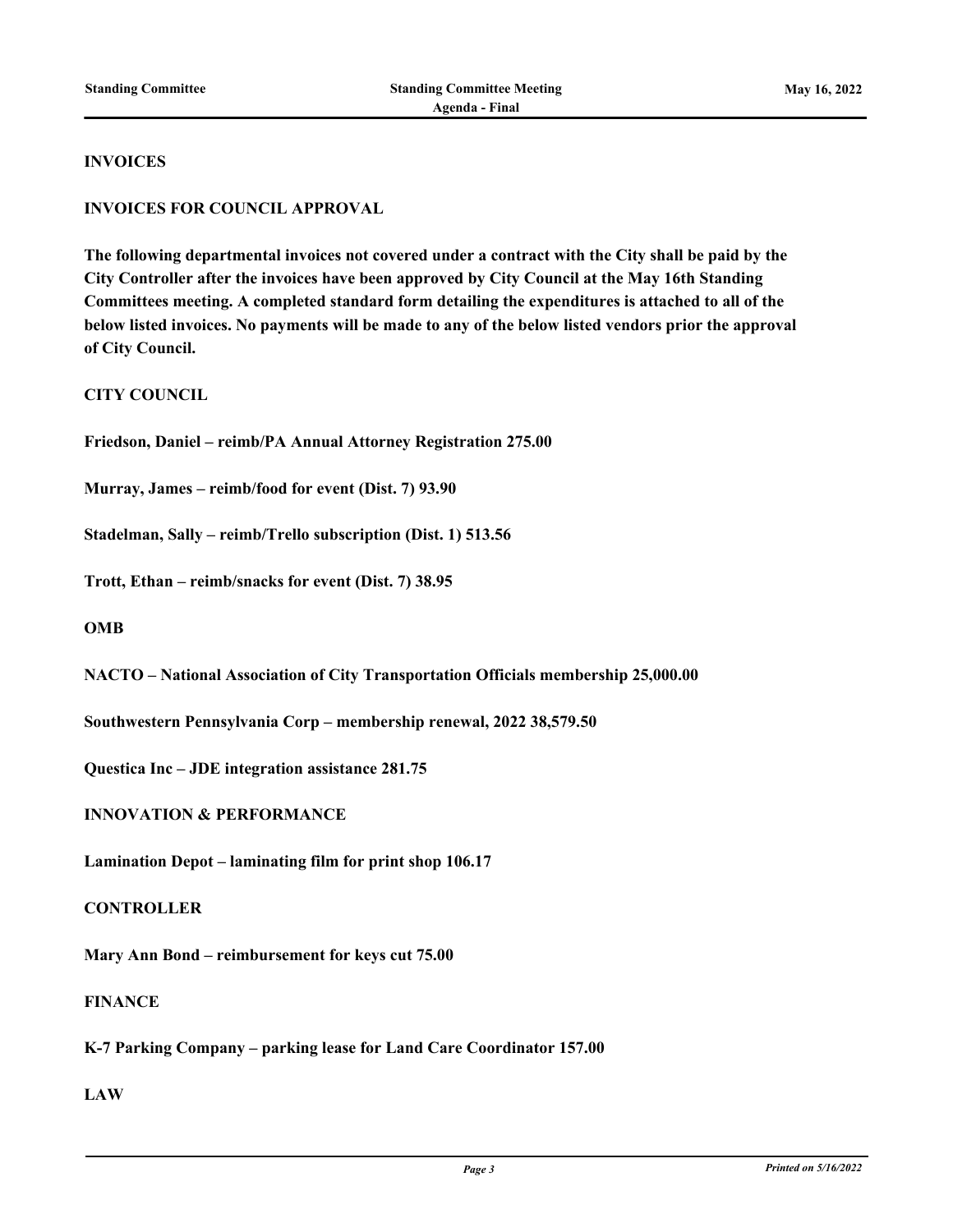# **Babst, Calland, Clements & Zomnir – mediation services for litigation case 330.56**

**AKF Reporters Incorporated – original transcript 387.55**

**Department of Court Records – filings, copying at Prothonotary's office 345.25**

**Allegheny County Bar Association – legal directory and referral guide 52.00**

**OMI**

**Net Transcripts Inc – transcription services 589.11**

**PLANNING**

**Layman, Corey – Passport for continuing education courses for certified planner 180.00**

**PLI**

**Brown, Andrew – reimbursement for state certification 55.27**

**Matthews, Christa – reimbursement for state certification 39.75**

**McDonald, Ian – reimbursement for state certification 109.70**

**Williams, Lance – reimbursement for state certification 109.70**

**Evans, Joshua – reimbursement for state certification 109.70**

**Pook, Barbara – reimbursement for testing and state certification 241.00**

**PUBLIC WORKS**

**Zoresco Equipment Co – long term rental of storage trailers 260.00**

#### **PARKS & RECREATION**

**Leominster Dekhockey Center – youth sports grant equipment 3,961.95**

**LaCaria, Aldene – tennis instructor, Mellon tennis bubble 837.50**

**Camillo, Joseph M – tennis instructor, Mellon tennis bubble 1,320.00**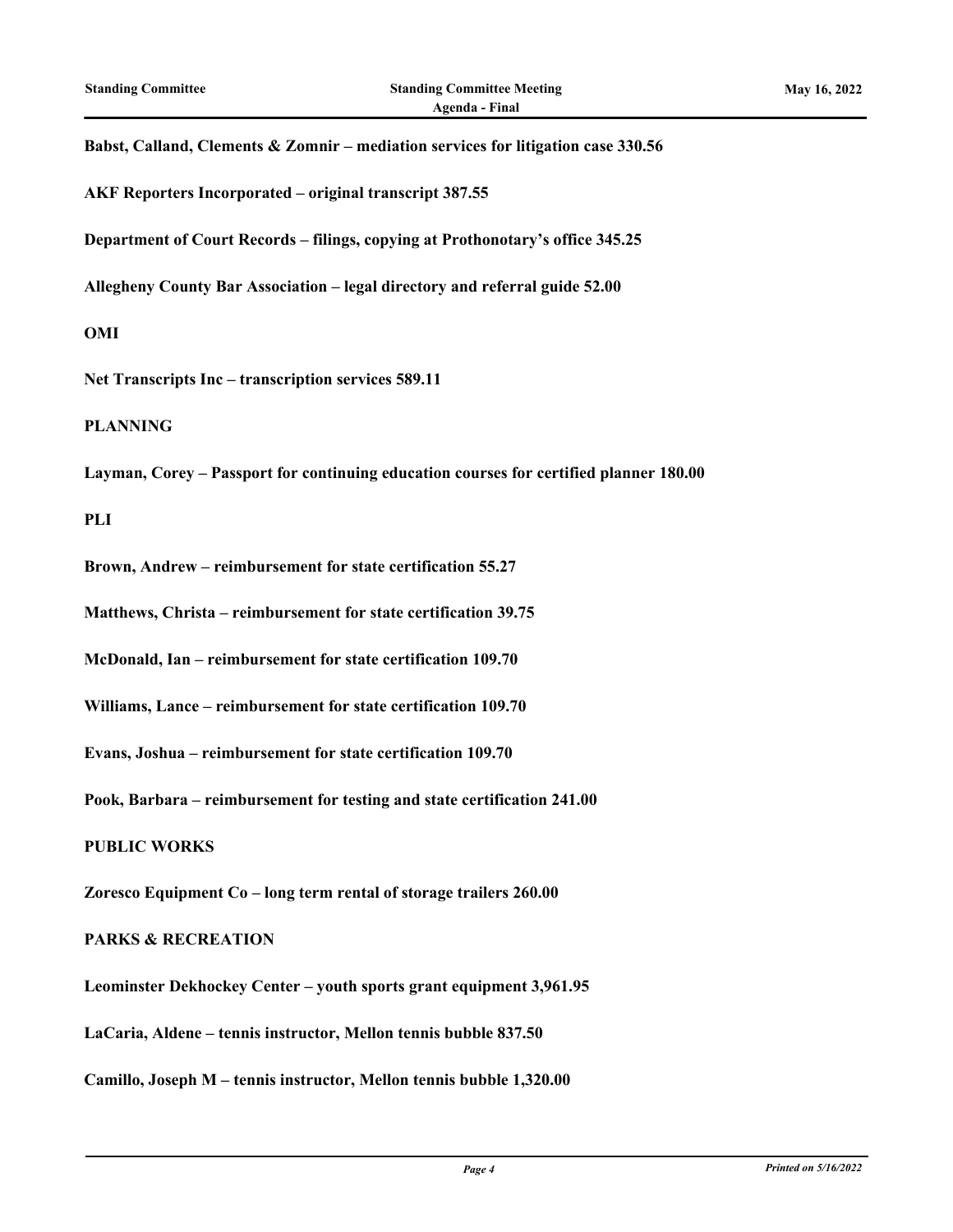#### **Parks, Richard – tennis instructor, Mellon tennis bubble 968.00**

**Siriprasert Jirakorn – tennis instructor, Mellon tennis bubble 216.00**

**Paull, Mark J – tennis instructor, Mellon tennis bubble 682.00**

**Haffner, Mark – tennis instructor, Mellon tennis bubble 253.00**

**Hassan, Shan – tennis instructor, Mellon tennis bubble 324.00**

#### **DOMI**

**Allegheny County Real Estate Department – subdivision plans, medic 4 160.00**

#### **INTRA DEPARTMENTAL TRANSFERS**

#### **P-CARD APPROVALS**

**[Item 21-2022](http://pittsburgh.legistar.com/gateway.aspx?m=l&id=/matter.aspx?key=27749)** P-Cards

*Attachments:* [Weekly Council Report 05-04-22 - 05-10-22](http://pittsburgh.legistar.com/gateway.aspx?M=F&ID=d69b6c90-e557-4d31-8f0d-7d6b06036b41.xlsx)

#### **PUBLIC WORKS COMMITTEE, MR. COGHILL, CHAIR**

#### **NEW PAPERS**

| 2022-0335           | Resolution authorizing the Mayor and the Directors of the Department of Public       |
|---------------------|--------------------------------------------------------------------------------------|
|                     | Works and the Department of Finance, on behalf of the City of Pittsburgh, to enter   |
|                     | into an agreement with Peoples Natural Gas Company LLC to provide a license for      |
|                     | relocated natural gas pipelines and necessary accessories within certain portions of |
|                     | Frick Park.                                                                          |
| <b>Attachments:</b> | 2022-0335 Cover Letter-Fern Hollow1 - signed                                         |
|                     | 2022-0335-Fern Hollow Bridge Legal Description (1)                                   |
|                     | 2022-0335-Fern Hollow Bridge Plan (1)                                                |
|                     | <b>Summary 2022-0335</b>                                                             |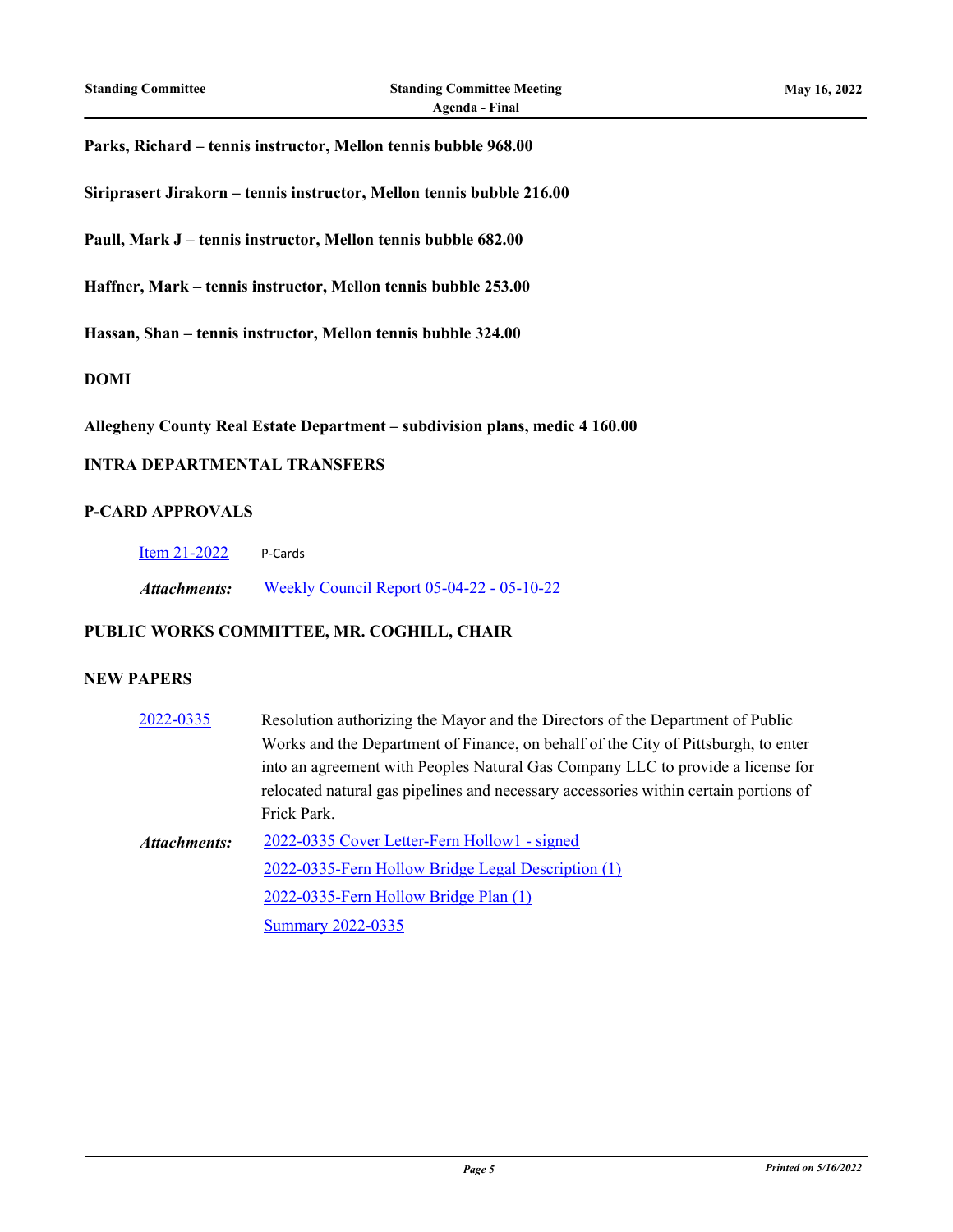| <b>Standing Committee</b> | <b>Standing Committee Meeting</b><br><b>Agenda - Final</b>                                                                                                                                                                                                                                                                                                                                                                                                                                                                                                | May 16, 2022 |
|---------------------------|-----------------------------------------------------------------------------------------------------------------------------------------------------------------------------------------------------------------------------------------------------------------------------------------------------------------------------------------------------------------------------------------------------------------------------------------------------------------------------------------------------------------------------------------------------------|--------------|
| 2022-0336                 | Resolution providing for a Reimbursement Agreement with the Pennsylvania<br>Department of Transportation for costs associated with the Preliminary Design phase<br>of the Maple Avenue Bridge Project; providing for the payment of the costs thereof,<br>not to exceed Two Hundred and Eighty Thousand Dollars (\$280,000.00). This<br>resolution serves to authorize only the Reimbursement Agreement, at no cost to the<br>City of Pittsburgh. Future Resolutions will authorize the project specific service<br>agreements.                           |              |
| <b>Attachments:</b>       | 2022-0336 Cover Letter-Sign Maple Ave Bridge RA Letter kal<br><b>Summary 2022-0336</b>                                                                                                                                                                                                                                                                                                                                                                                                                                                                    |              |
| 2022-0337                 | Resolution providing for a Reimbursement Agreement with the Pennsylvania<br>Department of Transportation for costs associated with the Preliminary Design phase<br>of the Elizabeth Street Bridge Rehabilitation Project; providing for the payment of the<br>costs thereof, not to exceed Three Hundred and Fifty-Two Thousand Dollars<br>(\$352,000.00). This resolution serves to authorize only the Reimbursement<br>Agreement, at a no cost to the City of Pittsburgh. Future Resolutions will authorize<br>the project specific service agreements. |              |
| <b>Attachments:</b>       | 2022-0337 Cover Letter-Sign Elizabeth Street Street Bridge RA Letter k<br><b>Summary 2022-0337</b>                                                                                                                                                                                                                                                                                                                                                                                                                                                        |              |
| 2022-0338                 | Resolution providing for a Reimbursement Agreement with the Pennsylvania<br>Department of Transportation for costs associated with the Preliminary Design phase<br>of the Corley Street Bridge Project; providing for the payment of the costs thereof,<br>not to exceed Two Hundred and Fifty-Two Thousand Dollars (\$252,000.00). This<br>resolution serves to authorize only the Reimbursement Agreement, at no cost to the<br>City of Pittsburgh. Future Resolutions will authorize the project specific service<br>agreements.                       |              |
| <b>Attachments:</b>       | 2022-0338 Cover Letter-Sign Corley Street Bridge RA Letter kal<br><b>Summary 2022-0338</b>                                                                                                                                                                                                                                                                                                                                                                                                                                                                |              |
| 2022-0339                 | Resolution providing for a Reimbursement Agreement with the Pennsylvania<br>Department of Transportation for costs associated with the Preliminary Design phase<br>of the Calera Street Bridge Project; providing for the payment of the costs thereof,<br>not to exceed Three Hundred and Twelve Thousand Dollars (\$312,000.00). This<br>resolution serves to authorize only the Reimbursement Agreement, at no cost to the<br>City of Pittsburgh. Future Resolutions will authorize the project specific service<br>agreements.                        |              |
| <b>Attachments:</b>       | 2022-0339 Cover Letter-Sign Calera Street Bridge RA Letter kal<br><b>Summary 2022-0339</b>                                                                                                                                                                                                                                                                                                                                                                                                                                                                |              |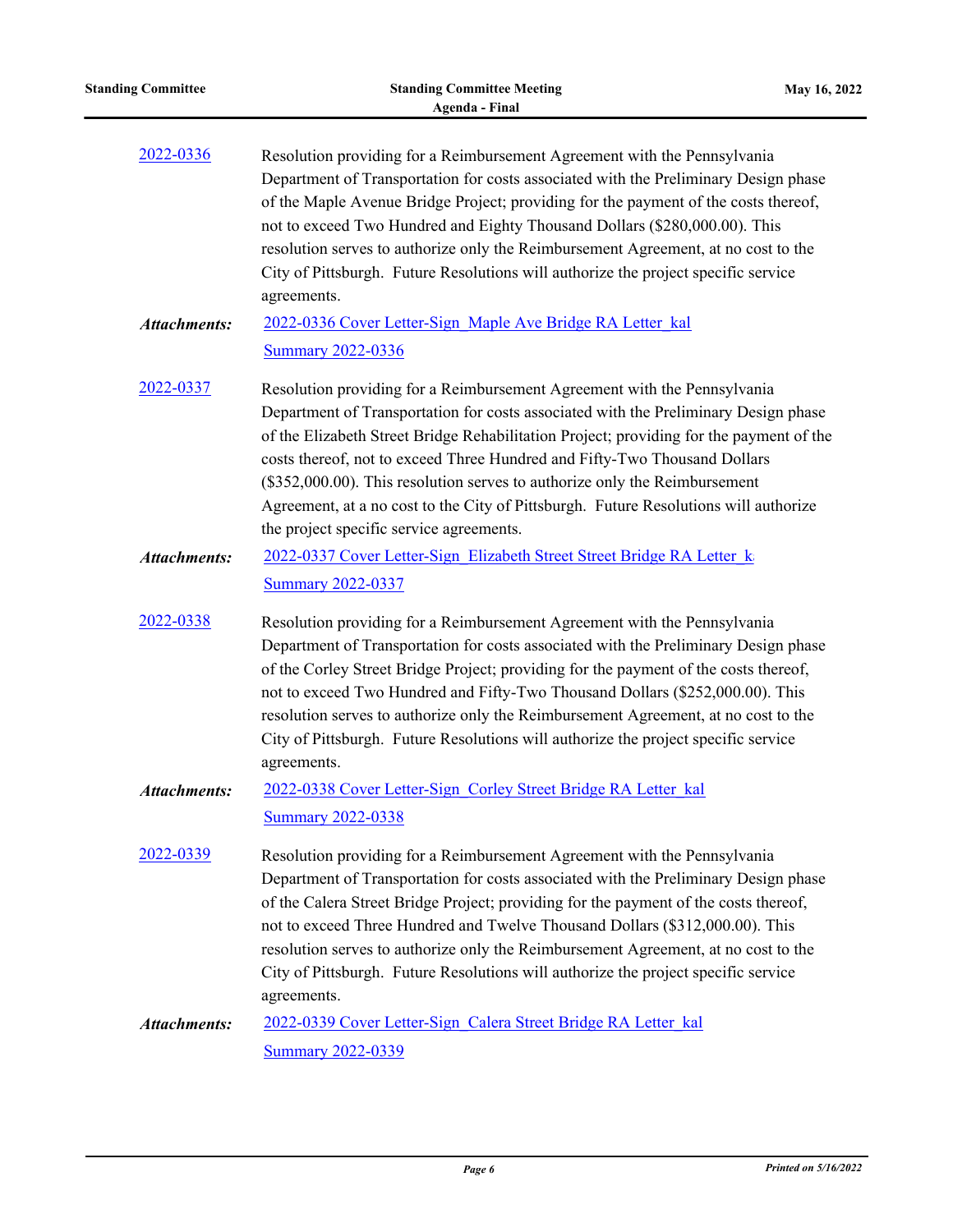| <b>Standing Committee</b> | <b>Standing Committee Meeting</b><br><b>Agenda - Final</b>                                                                                                                                                                                                                                                                                                                                                                                                                     | May 16, 2022 |
|---------------------------|--------------------------------------------------------------------------------------------------------------------------------------------------------------------------------------------------------------------------------------------------------------------------------------------------------------------------------------------------------------------------------------------------------------------------------------------------------------------------------|--------------|
| 2022-0340                 | Resolution further amending Resolution No. 886 of 2021, effective December 27, 2021,<br>entitled "Resolution adopting and approving the 2022 Capital Budget and the 2022<br>Community Development Block Grant Program, and the 2022 through 2027 Capital<br>Improvement Program" by increasing ELIZABETH STREET BRIDGE (TIP) by<br>\$352,000, CORLEY STREET BRIDGE (TIP) by \$252,000, MAPLE AVENUE<br>BRIDGE (TIP) by \$280,000, and CALERA STREET BRIDGE (TIP) by \$312,000. |              |
| <b>Attachments:</b>       | 2022-0340 Cover Letter-2022 IIJA Bridges Letter 050322 signed<br><b>Summary 2022-0340</b>                                                                                                                                                                                                                                                                                                                                                                                      |              |
| 2022-0347                 | Resolution further amending Resolution number 948 of 2003, as amended, entitled<br>"Adopting and approving the 2004 Capital Budget and the 2004 through 2009<br>Capital Improvement Program" so as to change the McArdle Roadway deliverable<br>SPONSOR /S: COUNCIL MEMBER KAIL-SMITH                                                                                                                                                                                          |              |
| <b>Attachments:</b>       | <b>Summary 2022-0347</b>                                                                                                                                                                                                                                                                                                                                                                                                                                                       |              |
| 2022-0348                 | Resolution further amending Resolution number 675 of 2008, as amended, entitled<br>"Adopting and approving the 2009 Capital Budget; and approving the 2009 through<br>2013 Capital Improvement Program" so as to change the McArdle Roadway<br>deliverables<br>SPONSOR /S: COUNCIL MEMBER KAIL-SMITH                                                                                                                                                                           |              |
| <b>Attachments:</b>       | <b>Summary 2022-0348</b>                                                                                                                                                                                                                                                                                                                                                                                                                                                       |              |
| 2022-0349                 | Resolution further amending Resolution number 855 of 2011, as amended, entitled<br>"adopting and approving the 2012 Capital Budget; and approving the 2012 through<br>2017 Capital Improvement Program" so as to change the McArdle Roadway<br>deliverable<br>SPONSOR /S: COUNCIL MEMBER KAIL-SMITH                                                                                                                                                                            |              |
| <b>Attachments:</b>       | <b>Summary 2022-0349</b>                                                                                                                                                                                                                                                                                                                                                                                                                                                       |              |
|                           | LAND USE AND ECONOMIC DEVELOPMENT COMMITTEE, MR. WILSON, CHAIR                                                                                                                                                                                                                                                                                                                                                                                                                 |              |

## **DEFERRED PAPERS**

[2022-0065](http://pittsburgh.legistar.com/gateway.aspx?m=l&id=/matter.aspx?key=27364) Resolution amending Resolution number 863 of 2018, entitled "adopting and approving the 2019 Community Development Block Grant Program" by transferring remaining funds from the James Street Step Reconstruction project to the North Side Christian Health Center (\$76,000) and Traffic Calming (\$14,220.54) **SPONSOR /S:** COUNCIL MEMBER WILSON

*Attachments:* [Summary 2022-0065](http://pittsburgh.legistar.com/gateway.aspx?M=F&ID=61f71b04-da01-4eef-9ab2-58035195a3f9.docx)